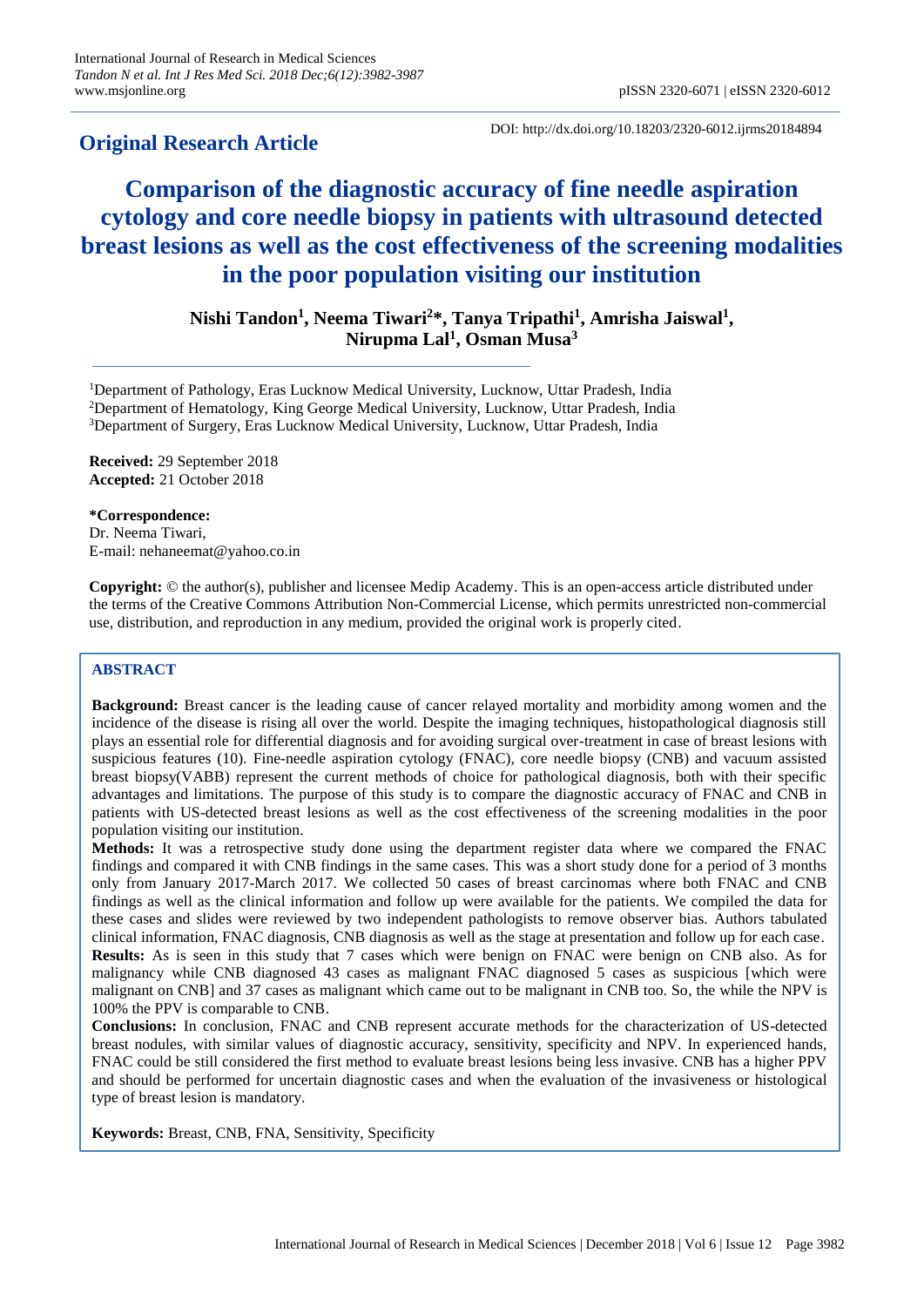#### **INTRODUCTION**

Breast cancer is the leading cause of cancer relayed mortality and morbidity among women and the incidence of the disease is rising all over the world.<sup>1,2</sup> In India it is the second common cause of cancer in females post cervical cancer and is slowly increasing in males. One of the troubling findings especially in India is the increase in breast carcinoma in young females less than 40yrs with high grade and stage at presentation. The 5-year survival rate of breast carcinoma in USA as per American cancer association is 85% and more while in India its less than 56%. 3,4 Many etiological factors have been implicated in its pathogenesis, from absence of breast feeding, hyperestrogenimea to genetic mutations and hereditary factors and syndromes. 5

The most common radiological modality for screening and detection of breast carcinomas is mammography.<sup>6,7</sup> However, its sensitivity is decreased in young women with radiologically dense breast. <sup>8</sup> Another limitation of mammography is a consequent superimposition of tissue due to 2D visualization of a 3D structure. Recently, positron emission tomography (PET), PET CT and, ultimately, positron emission mammography (PEM) have been introduced in the field of diagnosis.<sup>9</sup>

Despite the imaging techniques, histopathological diagnosis still plays an essential role for differential diagnosis and for avoiding surgical over-treatment in case of breast lesions with suspicious features. 10

Fine-needle aspiration cytology (FNAC), core needle biopsy (CNB) and vacuum assisted breast biopsy (VABB) represent the current methods of choice for pathological diagnosis, both with their specific advantages and limitations.

FNAC is a well-established method for the diagnosis of breast lesions. It has the advantages of being highly accurate in experienced hands, cost effective, and useful for small lesions not eligible for  $CNB$ .<sup>11</sup> Its limitations are the lack of experienced cytologists in many institutions, the inability to reliably distinguish invasive from in situ carcinoma and the difficulty in precisely evaluating cytologic and morphologic features in breast aspirates with the histological classification system used as the "gold standard", particularly in benign lesions. 12

CNB has been reported to achieve better sensitivity and specificity especially in non palpable lesions that appear as not definitively benign or malignant. US-guided CNB is currently recognized as a reliable alternative to surgical biopsy for the histological diagnosis of breast lesions.

The purpose of this study is to compare the diagnostic accuracy of FNAC and CNB in patients with US-detected breast lesions as well as the cost effectiveness of the screening modalities in the poor population visiting our institution.

#### **METHODS**

This study was under taken in the department of pathology and dept. of surgery of Eras Lucknow Medical University in 2017. It was a retrospective study done using the departments records from which data was compiled on as a table in which we compared the Fine needle aspiration cytology (FNAC) findings and with core needle biopsy (CNB) findings in the same cases. This was a short study done for a period of 3months only from January 2017-March 2017. Authors collected 50 cases of breast carcinomas where both FNAC and CNB findings as well as the clinical information and follow up were available for the patients. No distinction was made on the morphological subtype of breast carcinoma.

#### *Inclusion criteria*

Authors included all breast carcinoma cases which we received during the study period. The cases should have complete clinical detail as well as a core needle biopsy specimen for comparison. Exclusion criteria includes all cases which were post chemotherapy were excluded.

Authors compiled the data for these cases and slides were reviewed by two independent pathologists to remove observer bias. Authors tabulated the clinical information, the FNAC diagnosis, CNB diagnosis as well as the stage at presentation and follow up for each case. No consent was obtained from the patients as we only used the specimen submitted to us for the routine diagnosis. No intervention was performed specifically for the study. No special statistical tool was applied in this study.

#### **RESULTS**

Authors know from previous literature that, CNB has both higher sensitivity and specificity than FNAC in diagnosing benign and malignant lesions. 13,14 The studies which reported high sensitivity (97.1%), specificity (99.1%), PPV (99.3%) and NPV (96.2%) included only definitive benign and malignant lesions and excluded the atypical and suspicious categories. 15,16 In this results, authors saw that 37 (of 50) 74% cases diagnosed as malignant on FNAC were characterized as IDC/ILC on core needle biopsy, 3 (60%) cases diagnosed as suspicious on FNA were also diagnosed as IDC/ILC or CNB. All the cases diagnosed as benign on FNA turned out to be benign on CNB. Hence, we can see that FNAC has a very good sensitivity in diagnosing the breast malignancy (Table 1). However, it is well known and has been cautioned that one can never be definite about the morphology or the type of breast carcinoma on simply cytology hence commenting on ductal versus lobular in not a wise thing to do. Very rarely we get patterns like Indian file pattern which is characteristic of a lobular carcinoma breast. Here it would be wise to mention the pattern in description and keep the diagnosis as positive for malignancy with a note saying ductal or lobular type.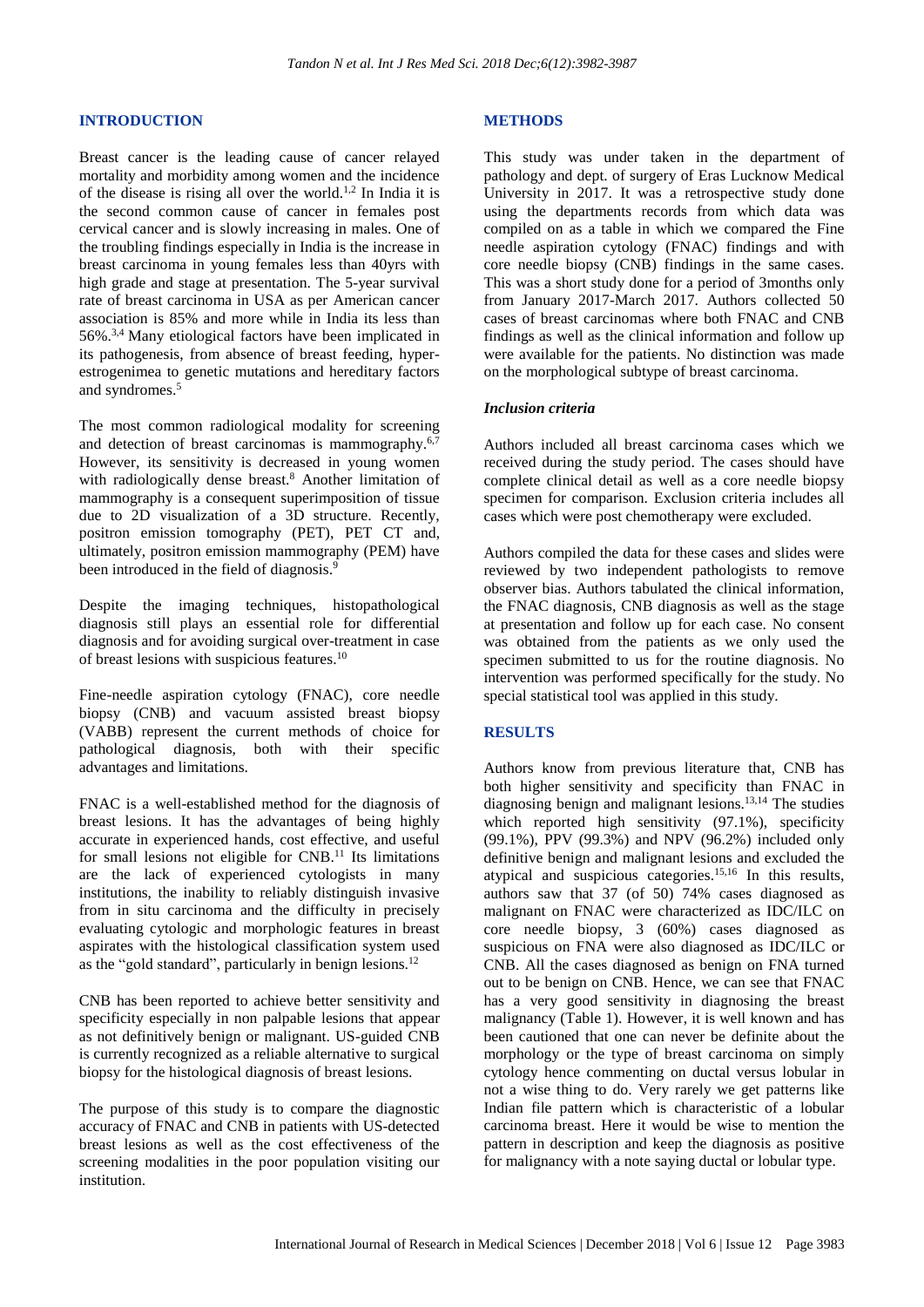| Age/sex | <b>Stage</b>                 | <b>FNAC</b> diagnosis | <b>CNB</b> diagnosis | <b>Treatment</b> | <b>Follow-up</b> |
|---------|------------------------------|-----------------------|----------------------|------------------|------------------|
| 42/F    | 2                            | Malig-Adeno           | <b>IDC</b>           | <b>MRM</b>       | 1year            |
| 38/F    |                              |                       | IDC                  |                  |                  |
|         | $\boldsymbol{2}$             | Malig                 |                      | <b>MRM</b>       | 6 months         |
| $44/F$  | $\overline{c}$               | Suspicious            | IDC                  | <b>MRM</b>       | 10 months        |
| $56/F$  | $\overline{c}$               | Malig                 | IDC                  | <b>MRM</b>       | 1 year           |
| $48/F$  | $\overline{2}$               | Malig                 | <b>IDC</b>           | <b>MRM</b>       | $1.5$ yrs        |
| 32/F    | 3                            | Malig                 | IDC                  | <b>MRM</b>       | 1                |
| $28/F$  | $\overline{\mathcal{L}}$     | Malig                 | <b>IDC</b>           | <b>MRM</b>       | Yr               |
| 32/F    | ÷,                           | Benign                | Complex FA           | lumpectomy       | 1 month          |
| $55/F$  | $\mathfrak{Z}$               | Malig                 | <b>IDC</b>           | <b>MRM</b>       | 1 <sub>yr</sub>  |
| $60/F$  | 3                            | Malig                 | <b>IDC</b>           | <b>MRM</b>       | 1 <sub>yr</sub>  |
| $25/F$  | $\sqrt{2}$                   | Malig                 | <b>IDC</b>           | <b>MRM</b>       | $1.5$ yrs        |
| 28/F    | $\overline{2}$               | Malig                 | IDC                  | <b>MRM</b>       | 1yr              |
| 33/F    | $\overline{c}$               | Malig                 | IDC                  | <b>MRM</b>       | 1 <sub>yr</sub>  |
| 36/F    | $\boldsymbol{2}$             | Suspicious            | <b>ILC</b>           | <b>MRM</b>       | 8 months         |
| 41/F    | $\overline{3}$               | Malig                 | <b>IDC</b>           | <b>MRM</b>       | 1 year           |
| $48/F$  | $\overline{c}$               | Malig                 | <b>MIXED</b>         | <b>MRM</b>       | 1.5 years        |
| 29/F    | 3                            | Malig                 | IDC                  | <b>MRM</b>       | 1 <sub>yr</sub>  |
| 33/F    | 3                            | Malig                 | IDC                  | <b>MRM</b>       | 1 <sub>yr</sub>  |
| 35/F    | 3                            | Malig.                | Medullary CA.        | <b>MRM</b>       | 2 <sub>yr</sub>  |
|         | $\overline{a}$               |                       | Lactating adenoma    |                  |                  |
| $48/F$  |                              | Benign                |                      | lumpectomy       | 1 month          |
| 37/F    | 3                            | Malig                 | <b>IDC</b>           | <b>MRM</b>       | 1 <sub>yr</sub>  |
| $20/F$  | 3                            | Malig                 | IDC                  | <b>MRM</b>       | $10 \text{ mo}$  |
| $28/F$  | $\overline{2}$               | Malig                 | <b>MIXED</b>         | <b>MRM</b>       | $18 \text{ mo}$  |
| 35/F    | $\mathfrak{2}$               | Malig                 | IDC                  | <b>MRM</b>       | 13mo             |
| $50/F$  | $\overline{c}$               | Malig                 | IDC                  | <b>MRM</b>       | 1 yr             |
| 62/F    | $\boldsymbol{2}$             | Suspicious            | IDC                  | <b>MRM</b>       | 6 mo             |
| 65/F    | $\overline{c}$               | Malig                 | <b>IDC</b>           | <b>MRM</b>       | 1 yr             |
| 55/F    | $\mathfrak{Z}$               | Malig                 | IDC                  | <b>MRM</b>       | 1 <sub>yr</sub>  |
| $58/F$  | $\mathbf{1}$                 | Malig                 | <b>IDC</b>           | <b>MRM</b>       | 1yr              |
| 53/F    | $\boldsymbol{2}$             | Malig                 | IDC                  | <b>MRM</b>       | 1 <sub>yr</sub>  |
| $43/F$  | $\overline{a}$               | Benign                | <b>BPD</b>           | <b>MRM</b>       | 8mo              |
| 42/F    | $\overline{c}$               | Malig                 | <b>IDC</b>           | <b>MRM</b>       | 1 <sub>yr</sub>  |
| $48/F$  | $\sqrt{2}$                   | Malig                 | <b>IDC</b>           | <b>MRM</b>       | $15 \text{ mo}$  |
| 50/F    | $\overline{a}$               | Benign                | FA                   |                  |                  |
| 60/F    | 3                            | Malig                 | <b>IDC</b>           | <b>MRM</b>       | 1yr              |
| $30/F$  | 3                            | Malig                 | IDC                  | <b>MRM</b>       | 1yr              |
| 32/F    | $\mathfrak{Z}$               | Malig                 | IDC                  | <b>MRM</b>       | 1yr              |
| 30/F    | $\mathbf{1}$                 | Malig                 | $IDC$                | <b>MRM</b>       | 1 <sub>yr</sub>  |
| 36/F    | $\mathbf 1$                  |                       | <b>IDC</b>           | <b>MRM</b>       |                  |
|         |                              | Malig                 |                      |                  | 1 <sub>yr</sub>  |
| 47/F    | $\boldsymbol{2}$             | Malig                 | $IDC$                | <b>MRM</b>       | 8mo              |
| $55/F$  | $\frac{1}{2}$                | Benign                | <b>FCD</b>           | <b>MRM</b>       | 12mo             |
| $58/F$  | 3                            | Malig                 | <b>MIXED</b>         | <b>MRM</b>       | 14mo             |
| 43/F    | $\,1\,$                      | Malig                 | $IDC$                | <b>MRM</b>       | 15 <sub>mo</sub> |
| 44/F    | $\boldsymbol{2}$             | Suspicious            | $IDC$                | <b>MRM</b>       | 1 <sub>yr</sub>  |
| 45/F    | $\sqrt{2}$                   | Malig                 | $IDC$                | <b>MRM</b>       | 1yr              |
| 52/F    | $\qquad \qquad \blacksquare$ | Benign                | FA                   |                  |                  |
| $68/F$  | 3                            | Malig                 | $IDC$                | <b>MRM</b>       | 13mo             |
| $70/F$  | $\blacksquare$               | Benign                | ${\rm FA}$           | $\equiv$         | $\equiv$         |
| $48/F$  | $\sqrt{2}$                   | Malig                 | $IDC$                | <b>MRM</b>       | 1yr              |
| 21/F    | $\mathfrak{Z}$               | Malig                 | <b>IDC</b>           | <b>MRM</b>       | 1yr              |
| $54/F$  | $\mathfrak{Z}$               | Suspicious            | <b>ILC</b>           | <b>MRM</b>       | $1.5$ yrs        |

### **Table 1: Clinical history and pathology report compiled for the samples under study.**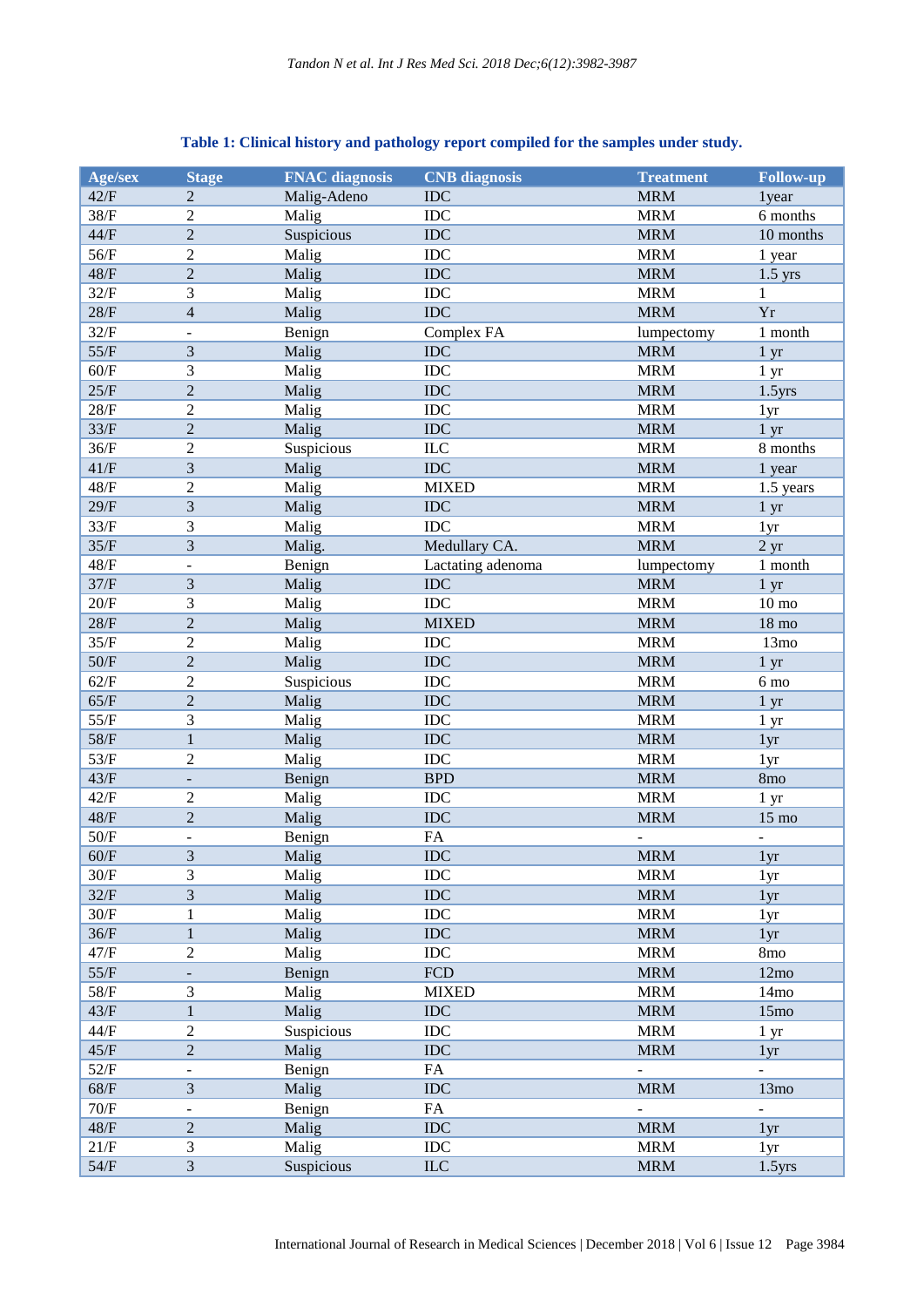

**Figure 1: Photomicrographs of breast. A) 10X view of H&E stained phyllodes showing leaf like pattern. B) 10X H&E view of compressed ducts with stromal proliferation.**



**Figure 2: Solid pappilary breast carcinoma. A) Well formed tumor area of a solid papillary breast carcinoma. B) high power view with high grade malignant cells.**

#### **DISCUSSION**

FNAC and CNB represent the most widely used methods for pathological diagnosis of breast nodules, both with their specific advantages and limitations. The overall sensitivity and specificity of FNAC and CNB in the classification of breast lesions depend on the radiological and histological features and on specific variables intrinsic to the technique.

In most cases, CNB has both higher sensitivity and specificity than FNAC in diagnosing benign and malignant lesions. 13,14 The studies which reported high sensitivity (97.1%), specificity (99.1%), PPV (99.3%) and NPV (96.2%) included only definitive benign and malignant lesions and excluded the atypical and suspicious categories. 15,16 A study reported that the PPV of FNAC for malignancy was comparable with CNB, but decreased for suspicious lesions and in case of atypia. 17

As is seen in this study that 7 cases which were benign on FNAC were benign on CNB also. As for malignancy while CNB diagnosed 43 cases as malignant FNAC diagnosed 5 cases as suspicious (which were malignant on CNB) and 37 cases as malignant which came out to be malignant in CNB too. So, the while the NPV is 100% the PPV is comparable to CNB. Also, the advantage of FNAC is ease of performance cost effectiveness and easy availability with less expertise. FNAC is more suitable for lesions close to the chest wall, vessels and implant, for very small or deep and difficult to reach lesions and for patients on anticoagulants. As a general feature of cytology, good quality FNAC depends on the competence of the aspirator, and its interpretation is primarily determined by the experience of the pathologist. 18-20 The main advantages of FNAC are minimal invasiveness, reduced cost, pathological assessment of small lesions, which are not amenable to CNB. Moreover, it allows same day diagnosis of breast cancer and the identification and management, on the same day, of those patients with benign disease. Therefore, FNAC should be considered as the first method to evaluate breast lesions, recognized by means of imaging techniques; CNB should be performed for unanswered diagnostic cases (C1-C3) and when it is necessary to have such information as invasiveness or histological type of breast lesion.

Advantage of CNB is that it allows the discrimination between in situ and invasive lesions and is a more accurate method to distinguish between invasive lobular and invasive ductal carcinoma, based on histological and immuno-histochemical features.<sup>21</sup> The success rate of FNAC for obtaining a definite diagnosis also depends both on the palpability and size of the lesion. FNAC has average success rates of 75-90% for palpable and 34-58% for non-palpable breast lesions, whereas success rates reported for CNB are 97% and 94%, respectively.<sup>22,23</sup>

In a study comparable results for FNAC and CNB were obtained in terms of sensitivity (97% vs 97%), specificity (94% vs 96%), diagnostic accuracy (95% vs 96%) and NPV (98 vs 96). As for any diagnostic procedure, a higher NPV is important to minimize undertreatment and it was achieved by CNB.<sup>24</sup>

In this study, the PPV was 91% for FNAC and 97% for CNB; therefore, basing on our results, the risk of overtreatment could tend to be higher for FNAC as compared with CNB.

However, despite advances in biopsy devices and techniques, false-negative diagnoses still remain unavoidable and may delay the diagnosis and treatment of breast cancer. The most common reasons for falsenegative diagnosis are represented by technical or sampling errors, failure to recognize or act on radiologichistological discordance, and the lack of imaging followup after a benign biopsy result. Technical difficulties (poor lesion or needle visualization, especially after the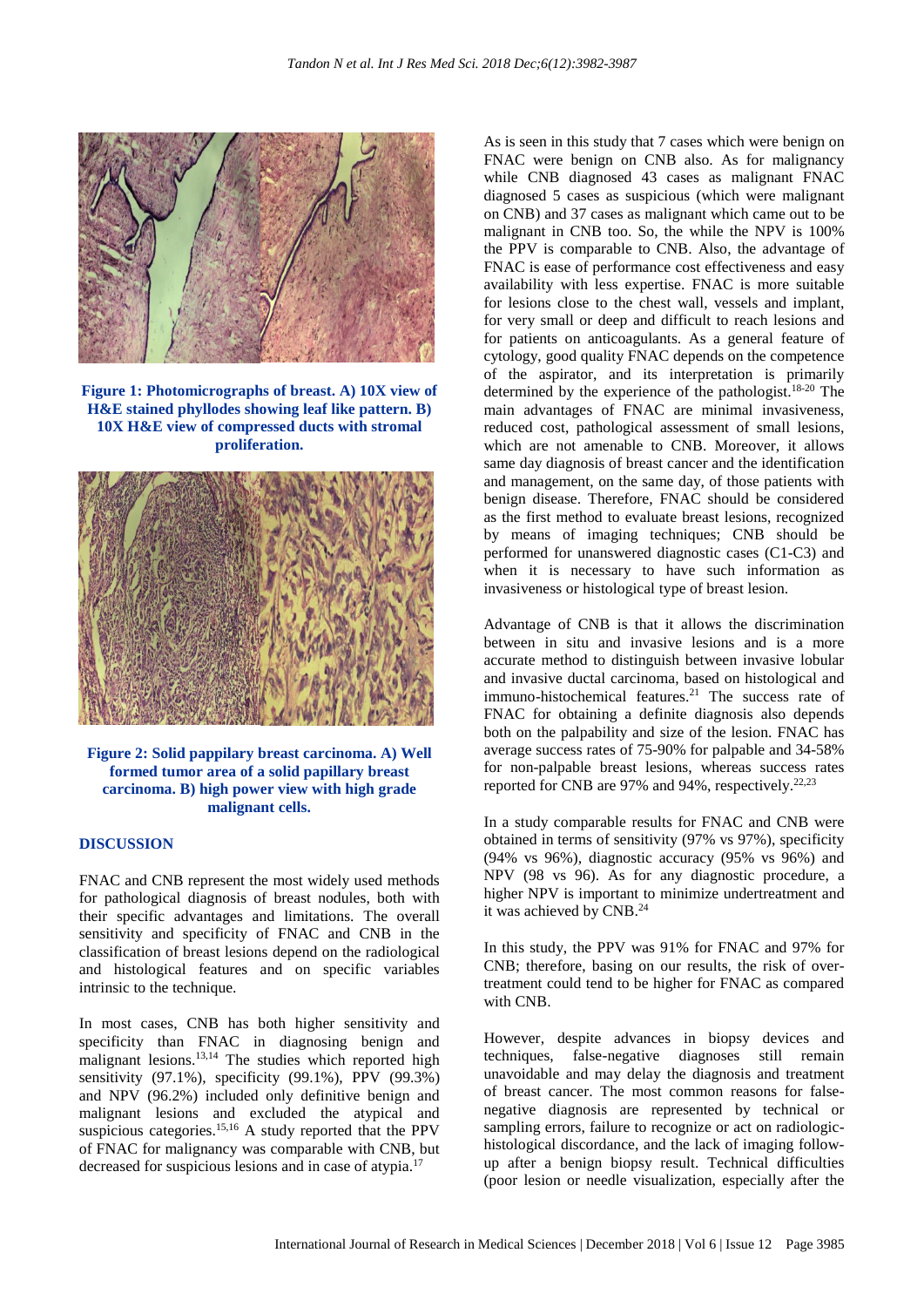injection of local anesthetic drug, deeply located lesions, dense fibrotic tissue) cause inaccurate sampling but can be reduced by using modified standard techniques.

This study has some important limitations, mainly represented by the small number of sample size, the lack of a direct confrontation between FNAC and CNB for each lesion.

#### **CONCLUSION**

In conclusion, FNAC and CNB represent accurate methods for the characterization of US-detected breastnodules, with similar values of diagnostic accuracy, sensitivity, specificity and NPV. In experienced hands, FNAC could be still considered the first method to evaluate breast lesions being less invasive. CNB has a higher PPV and should be performed for uncertain diagnostic cases and when the evaluation of the invasiveness or histological type of breast lesion is mandatory.

*Funding: No funding sources Conflict of interest: None declared Ethical approval: The study was approved by the Institutional Ethics Committee*

#### **REFERENCES**

- 1. Vestito A, Mangieri FF, Gatta G, Moschetta M, Turi B, Ancona A. Breast carcinoma in elderly women. Our experience. G Chir. 2011;32(10):411-6.
- 2. Brenner RJ, Parisky Y. Alternative breast-imaging approaches. Radiol Clin North Am. 2007;45:907-23.
- 3. Kerlikowske K, Carney PA, Geller B, Mandelson MT, Taplin SH, Malvin K, et al. Performance of screening mammography among women with and without a first-degree relative with breast cancer. Ann Intern Med. 2000;133:855-63.
- 4. Lindfors KK, Boone JM, Nelson TR, Yang K, Kwan AL, Miller DF. Dedicated breast CT: initial clinical experience. Radiology. 2008;246:725-33.
- 5. Chan SW, Cheung PS, Chan S, Lau SS, Wong TT, Ma M, et al. Benefit of ultrasonography in the detection of clinically and mammographically occult breast cancer. World J Surg. 2008;32:2593-8.
- 6. Jochelson MS, Dershaw DD, Sung JS, Heerdt AS, Thornton C, Moskowitz CS, et al. Bilateral contrastenhanced dual-energy digital mammography: feasibility and comparison with conventional digital mammography and MR imaging in women with known breast carcinoma. Radiology. 2013;266:743- 51.
- 7. Weinstein S, Rosen M. Breast MR imaging: current indications and advanced imaging techniques. Radiol Clin North Am. 2010;48:1013-42.
- 8. Moschetta M, Telegrafo M, Capuano G, Rella L, Scardapane A, Angelelli G, et al. Intra-prosthetic breast MR virtual navigation: A preliminary study

for a new evaluation of silicone breast implants. Magn Reson Imaging. 2013;31:1292-7.

- 9. Kalles V, Zografos GC, Provatopoulou X, Koulocheri D, Gounaris A. The current status of positron emission mammography in breast cancer diagnosis. Breast Cancer. 2013;20:123-30.
- 10. Capalbo E, Sajadidehkordi F, Colombi C, Ticha V, Moretti A, Peli M, et al. Revaluation of breast cytology with pathologist onsite of lesions with suspicious sonographic features. Eur J Radiol. 2013;82:1410-5.
- 11. Smith MJ, Heffron CC, Rothwell JR, Loftus BM, Jeffers M, Geraghty JG. Fine needle aspiration cytology in symptomatic breast lesions: still an important diagnostic modality? Breast J. 2012;18(2):103-10.
- 12. Berner A, Davidson B, Sigstad E, Risberg B. Fineneedle aspiration cytology vs. core biopsy in the diagnosis of breast lesions. Diagn Cytopathol. 2003;29(6):344-8.
- 13. Levy L, Suissa M, Chiche JF, Teman G, Martin B. BIRADS ultrasonography. Eur J Radiol. 2007;61(2):202-11.
- 14. Costantini M, Belli P, Lombardi R, Franceschini G, Mulè A, Bonomo L. Characterization of solid breast masses: use of the sonographic breast imaging reporting and data system lexicon. J Ultrasound Med. 2006;25(5):649-59.
- 15. Kirshenbaum K, Keppke A, Hou K, Dickerson M, Gajjar M, Kirshenbaum G. Reassessing specimen number and diagnostic yield of ultrasound guided breast core biopsy. Breast J. 2012;18(5):464-9.
- 16. Fishman JE, Milikowski C, Ramsinghani R, Velasquez MV, Aviram G. US-guided core-needle biopsy of the breast: how many specimens are necessary? Radiology. 2003;226(3):779-82.
- 17. Lazarus E, Mainiero MB, Schepps B, Koelliker SL, Livingston LS. BI-RADS lexicon for US and mammography: interobserver variability and positive predictive value. Radiology. 2006;239(2):385-91.
- 18. Ibrahim AE, Bateman AC, Theaker JM, Low JL, Addis B, Tidbury P, et al. The role and histological classification of needle core biopsy in comparison with fine needle aspiration cytology in the preoperative assessment of impalpable breast lesions. J Clin Pathol. 2001;54(2):121-5.
- 19. Hatada T, Ishii H, Ichii S, Okada K, Fujiwara Y, Yamamura T. Diagnostic value of ultrasoundguided fine-needle aspiration biopsy, core-needle biopsy, and evaluation of combined use in the diagnosis of breast lesions. J Am Coll Surg. 2000;190(3):299-303.
- 20. Barra Ade A, Gobbi H, de L Rezende CA, Gouvêa AP, de Lucena CE, Reis JH, et al. A comparision of aspiration cytology and core needle biopsy according to tumor size of suspicious breast lesions. Diagn Cytopathol. 2008;36(1):26-31.
- 21. Willems SM, van Deurzen CH, van Diest PJ. Diagnosis of breast lesions: fine-needle aspiration